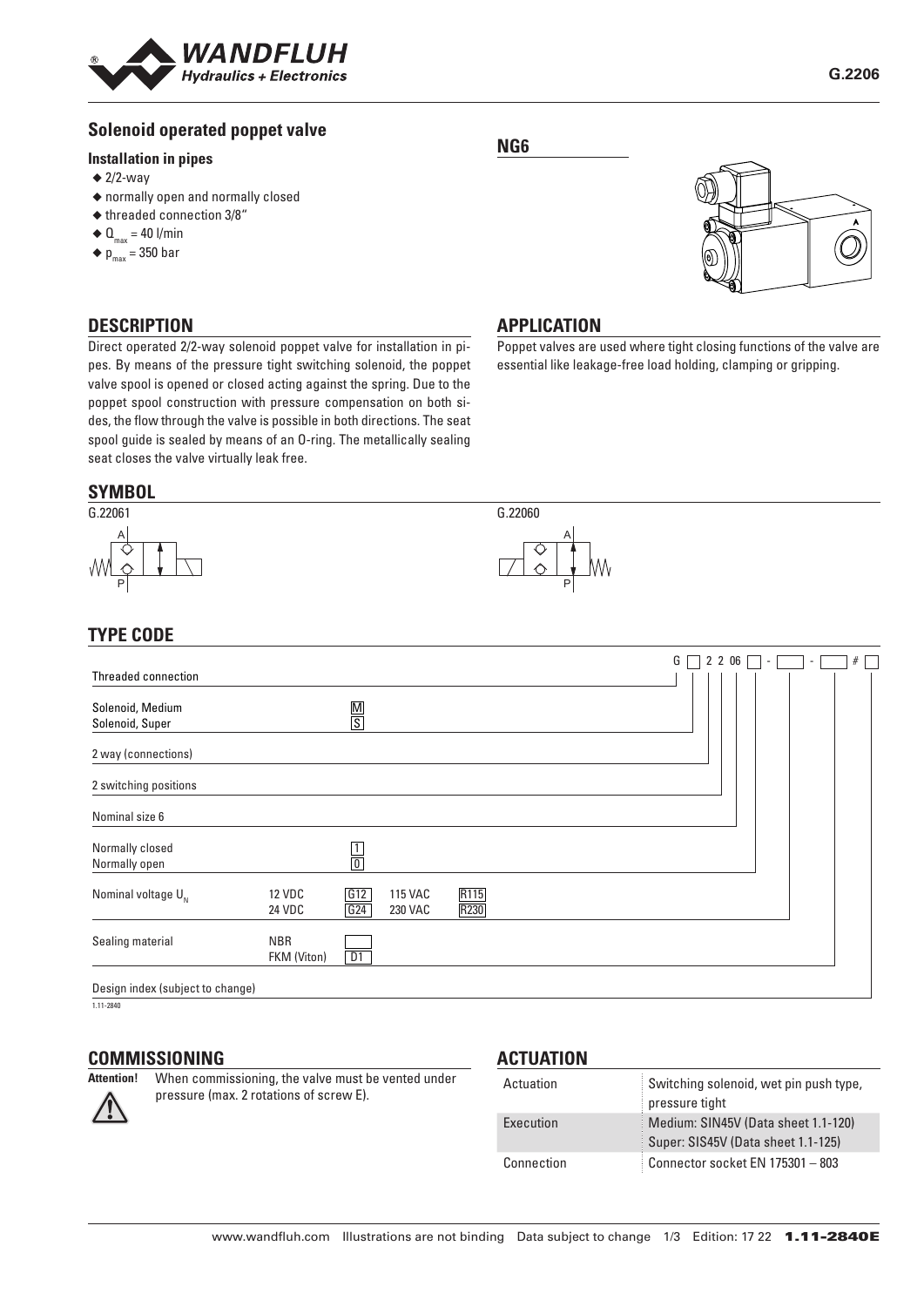

## **GENERAL SPECIFICATIONS**

| Designation         | 2/2-way poppet valve                   |  |  |  |  |
|---------------------|----------------------------------------|--|--|--|--|
| Construction        | Direct operated                        |  |  |  |  |
| Mounting            | Installation in pipes                  |  |  |  |  |
| Nominal size        | NG6                                    |  |  |  |  |
| Connection          | Threaded connection G3/8"              |  |  |  |  |
| Actuation           | Switching solenoid                     |  |  |  |  |
| Ambient temperature | $-25+70$ °C (NBR)<br>$-20+70$ °C (FKM) |  |  |  |  |
| Weight              | $\leq$ 1,7 kg                          |  |  |  |  |
| MTTFd               | 150 years                              |  |  |  |  |

## **ELECTRICAL SPECIFICATIONS**

| <b>IP65</b>                                                                                            |
|--------------------------------------------------------------------------------------------------------|
| 100 % DF                                                                                               |
| 15'000 / h                                                                                             |
| 10 <sup>7</sup> (number of switching cycles,<br>theoretically)                                         |
| $\pm$ 10 % with regard to nominal voltage                                                              |
| 12 VDC, 24VDC, 115 VAC, 230 VAC<br>$AC = 50$ to 60 Hz, rectifier integrated in<br>the connector socket |
|                                                                                                        |

**Note!** Other electrical specifications see data sheet 1.1-120 (Medium) and 1.1-125 (Super)

## **SEALING MATERIAL**

NBR or FKM (Viton) as standard, choice in the type code

## **HYDRAULIC SPECIFICATIONS**

| Working pressure            | Medium: $p_{max}$ = 160 bar<br>Super: $p_{max}$ = 350 bar                  |  |  |  |
|-----------------------------|----------------------------------------------------------------------------|--|--|--|
| Maximum volume flow         | $Q_{\text{max}}$ = 40 l/min, see characteristic                            |  |  |  |
| Volume flow direction       | Any (see characteristic)                                                   |  |  |  |
| Leakage oil                 | Seat tight, max. 0,05 ml / min (approx. 1<br>$drop / min)$ at 30 $cSt$     |  |  |  |
| Fluid                       | Mineral oil, other fluid on request                                        |  |  |  |
| Viscosity range             | 12 mm <sup>2</sup> /s320 mm <sup>2</sup> /s                                |  |  |  |
| Temperature range<br>fluid  | $-20+70$ °C                                                                |  |  |  |
| Contamination<br>efficiency | Class 20 / 18 / 14                                                         |  |  |  |
| Filtration                  | Required filtration grade $\beta$ 1016 $\geq$ 75,<br>see data sheet 1.0-50 |  |  |  |

## **STANDARDS**

| Solenoids                | <b>DIN VDE 0580</b> |
|--------------------------|---------------------|
| Connection execution D   | $E$ EN 175301 - 803 |
| <b>Protection class</b>  | EN 60 529           |
| Contamination efficiency | <b>ISO 4406</b>     |

### **SURFACE TREATMENT**

◆ The valve body, the solenoid, the cover and the socket head srews are zinc coated

## **PERFORMANCE SPECIFICATIONS**

Oil viscosity  $v = 30$  mm<sup>2</sup>/s



|         | <b>Flow direction</b> |                   |  |
|---------|-----------------------|-------------------|--|
| Type    | $P \rightarrow A$     | $A \rightarrow P$ |  |
| GM2206. |                       |                   |  |
| GS2206. |                       |                   |  |